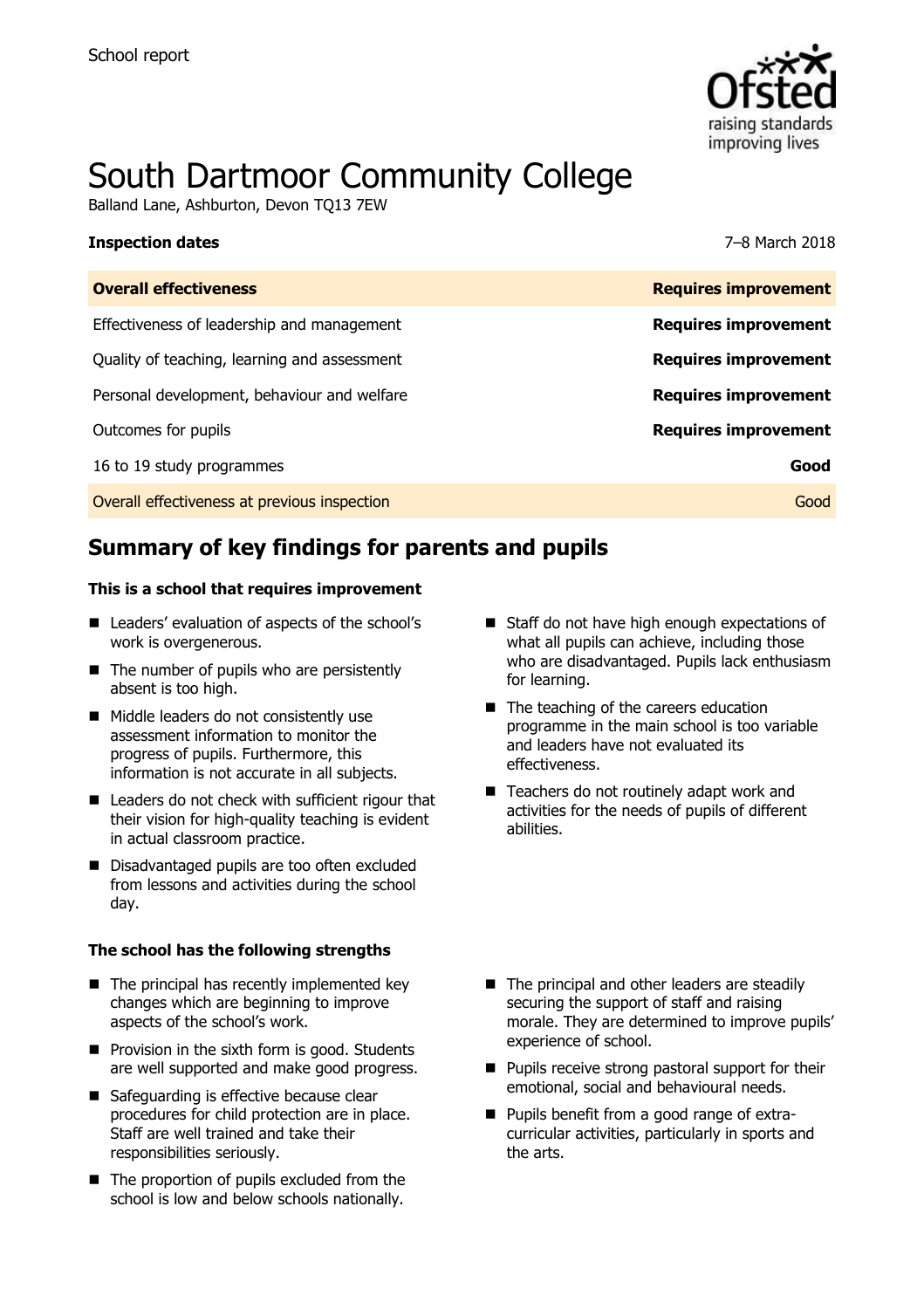

# **Full report**

### **What does the school need to do to improve further?**

- Improve the quality of leadership by ensuring that:
	- leaders are accurate and objective in their self-evaluation
	- leaders check rigorously that intended measures to improve the quality of teaching happen in practice and have demonstrable impact
	- all middle leaders consistently use assessment information to monitor the progress of groups of pupils effectively.
- Improve the quality of teaching and raise achievement for all pupils, particularly those who are disadvantaged and those who have special educational needs (SEN) and/or disabilities, by ensuring that in all subjects:
	- teachers have high expectations of what pupils can achieve
	- teachers provide work that is closely matched to pupils' different needs
	- teachers assess pupils with greater accuracy
	- pupils develop positive attitudes to learning and show a high level of willingness to challenge themselves.
- Improve personal development, welfare and behaviour by:
	- reducing the number of pupils who are persistently absent
	- reducing the number of exclusions during the school day for poor behaviour for disadvantaged pupils
	- evaluating the careers education programme for pupils in the main school and improving its teaching.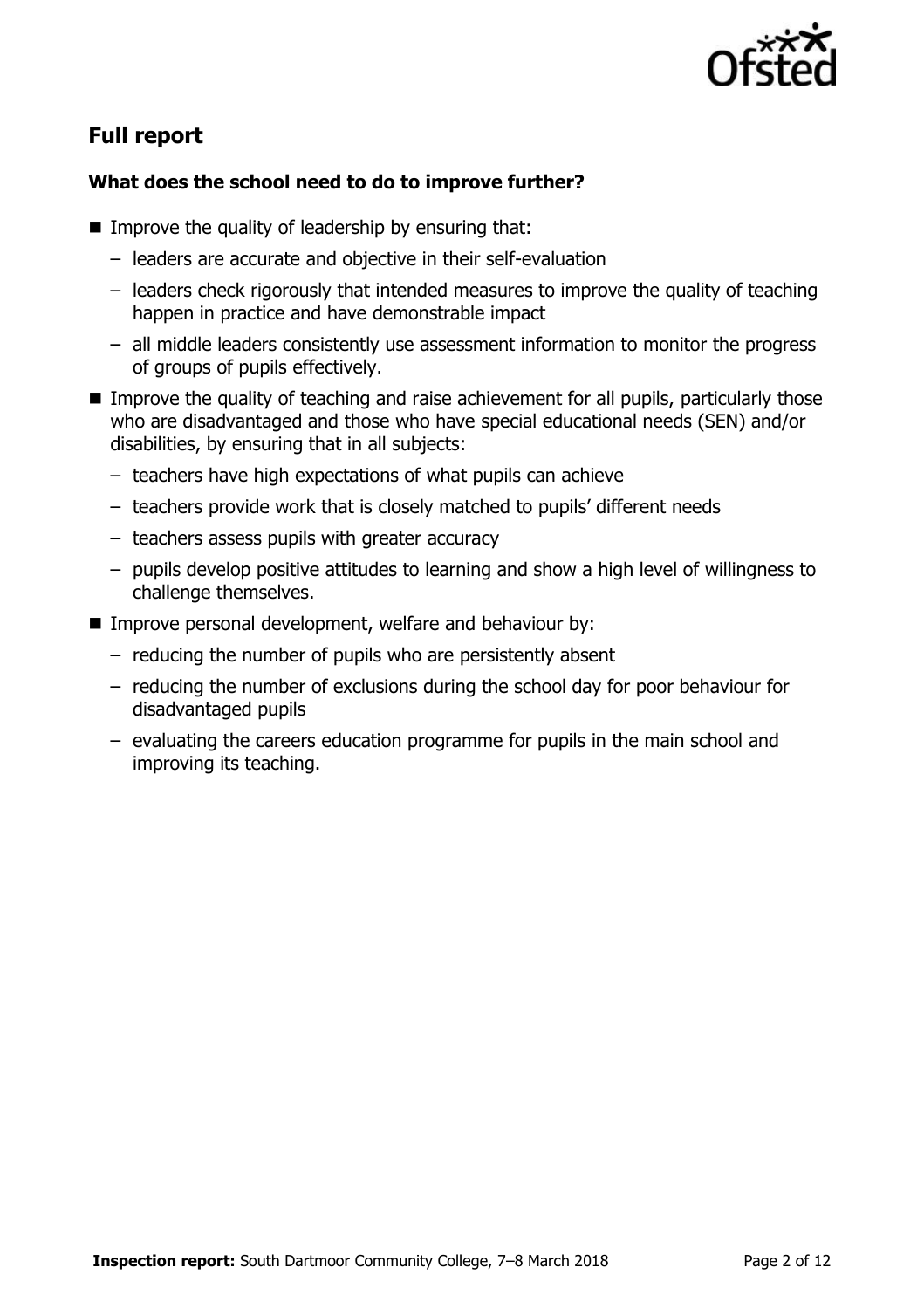

## **Inspection judgements**

#### **Effectiveness of leadership and management Requires improvement**

- Over time, leaders have not ensured that pupils, particularly those who are disadvantaged, have made the progress of which they are capable across the curriculum. This is because weaknesses in teaching, behaviour and attendance have not been fully overcome. It is also because leaders too readily put the underachievement of some pupils down to contextual challenges.
- Leaders' assessment of their own effectiveness and different aspects of the school's work is overgenerous. They have not taken a sufficiently objective and rigorous view of their work. Consequently, over time, this has hindered efforts to ensure that pupils' achievement continues to rise rapidly in all areas of the curriculum.
- Leaders are successfully communicating a vision for high-quality teaching to the wider staff. This vision is based on pupils understanding and engaging with the process of learning. However, the principles that leaders describe are not yet sufficiently evident in day-to-day practice.
- The principal took up post in January, having previously been head of the main school. The autonomy provided by his new role has enabled him to make a number of positive changes, many linked to the structure of leadership. These changes are sowing the seeds for school improvement. However, the evidence of their impact of work is yet to be seen.
- The principal is highly committed to the school. He is determined to improve the quality of pupils' experience and raise their achievement. To this end, he is working closely with other leaders, who are equally committed, to galvanise staff behind a common purpose. This is beginning to work. Most of the staff who responded to the survey issued during the inspection are proud to be members of staff at the school.
- Subject leaders are better supported and line-managed since the recent introduction of faculty leaders. However, this is a relatively new change. The impact of their work to raise achievement is not yet fully evident.
- Middle leaders are not yet fully adept at using assessment information to monitor pupils' progress, particularly specific groups of pupils. Furthermore, assessment is not accurate in all areas of the curriculum, in part because staff are still adjusting to national changes to the GCSE grading system.
- Additional funding for disadvantaged pupils and those who have SEN and/or disabilities has provided strong support for pupils' social, emotional and pastoral needs. This is exemplified by the learning enrichment centre, which helps specific pupils to develop better readiness for learning. However, funding has not as yet led to better academic outcomes for these pupils.
- Leaders are in the process of changing the curriculum so that it better suits the needs and interests of the pupils. This is a principled decision driven by moral purpose. Going forward, pupils will not be required to study a language, for example, if it is not felt to be appropriate.
- **Pupils are very positive about the range of extra-curricular activities on offer. They take**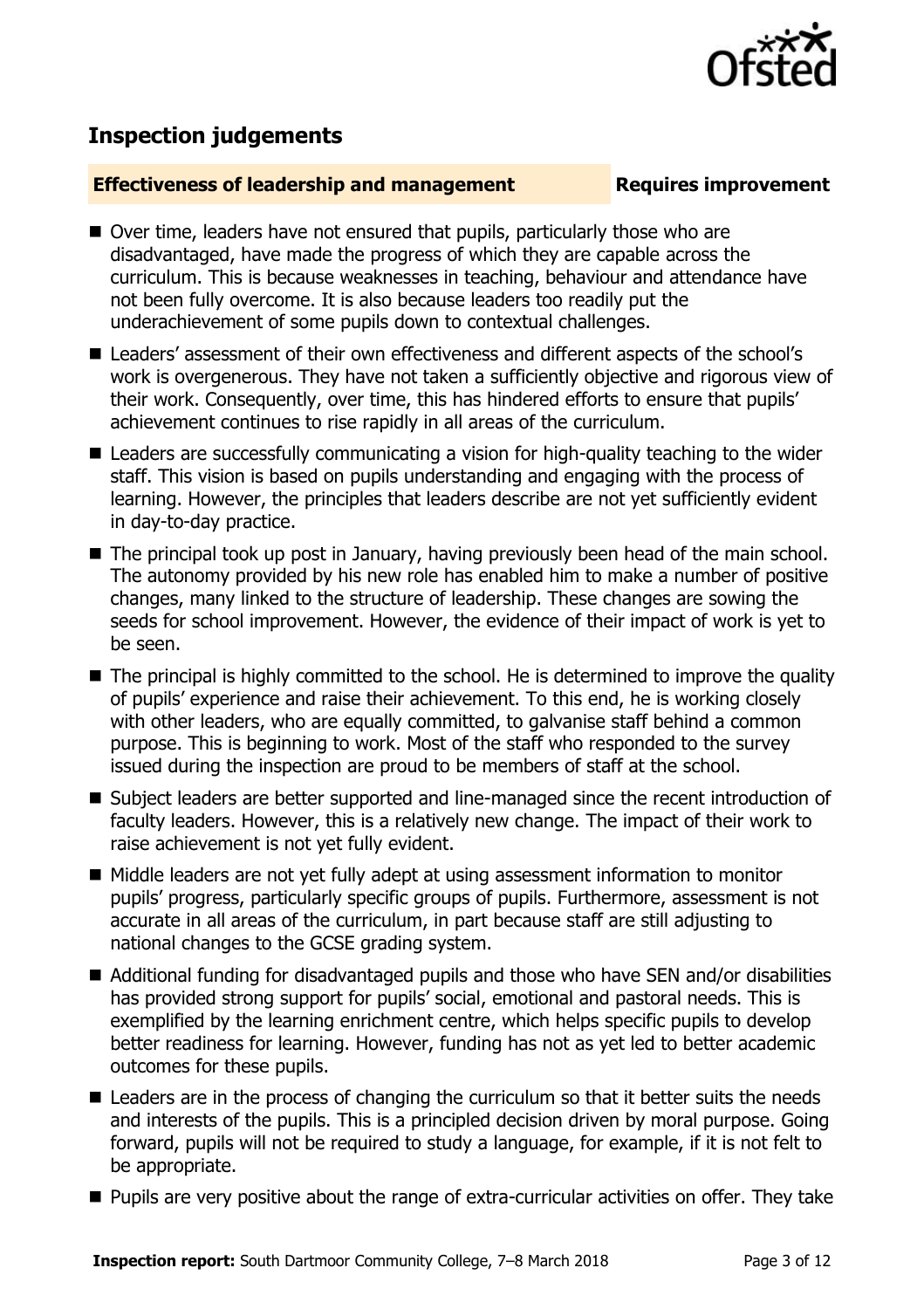

advantage of a range of sports clubs and various arts endeavours, including the annual school production. Pupils also report that staff provide a range of useful homework and revision clubs in different subject areas.

■ The new chief executive of the South Dartmoor multi-academy trust is working collaboratively with the principal to help him make necessary changes.

#### **Governance of the school**

- The work of governors in recent years has not helped to prevent pupils' underachievement, particularly those who are disadvantaged, in some areas. This is partly because, until recently, governors did not feel able to provide appropriate challenge to leaders over pupils' progress.
- However, governors are now more involved in the work of the school. They provide an increasing level of challenge, with strong encouragement from the principal. This is because all parties recognise the need for robust accountability based on appropriate checks and balances. Consequently, governors now receive frequent reports on the school's progress and ask demanding questions of leaders.
- Governors bring a good range of relevant experience and expertise to their work. Those with educational experience use this knowledge effectively to ask the right questions at meetings. Leaders also work successfully with governors to ensure that they have a detailed understanding of published information on pupils' progress and achievement. This too helps ensure that the right questions are asked. Governors are committed and loyal; they do the job because they care about the school.

### **Safeguarding**

- $\blacksquare$  The arrangements for safeguarding are effective.
- The designated safeguarding lead, supported by the wider team, has a clear and effective oversight of the culture of safeguarding in the school. The team ensure that child protection is at the top of everyone's agenda. They do this by continually keeping the profile of safeguarding high and 'drip-feeding' reminders and information at every available opportunity. For example, they issue a 'Safeguarding topic of the month' newsletter to staff. Parents also receive regular safeguarding newsletters.
- Staff are well trained on all aspects of child protection. The designated lead quizzes and tests staff to ensure that there are no gaps in their understanding. Checks to ensure that staff are suitable to work with pupils are comprehensive, detailed and up to date. The designated lead audits the single central record, which contains all this information, on a monthly basis to ensure that it is fit for purpose.
- Most of the pupils who spoke with inspectors reported that they feel safe and said that there are staff they would happily talk to if they had concerns. Most said that bullying was rare and dealt with swiftly if it did occur. One Year 11 pupil who spoke to the lead inspector said there was 'not much [bullying], if any'. This view is supported by pupils who responded to the pupil survey and the large majority of parents who responded to the online survey, Parent View. Moreover, all staff who responded to the staff survey agreed that bullying is dealt with effectively.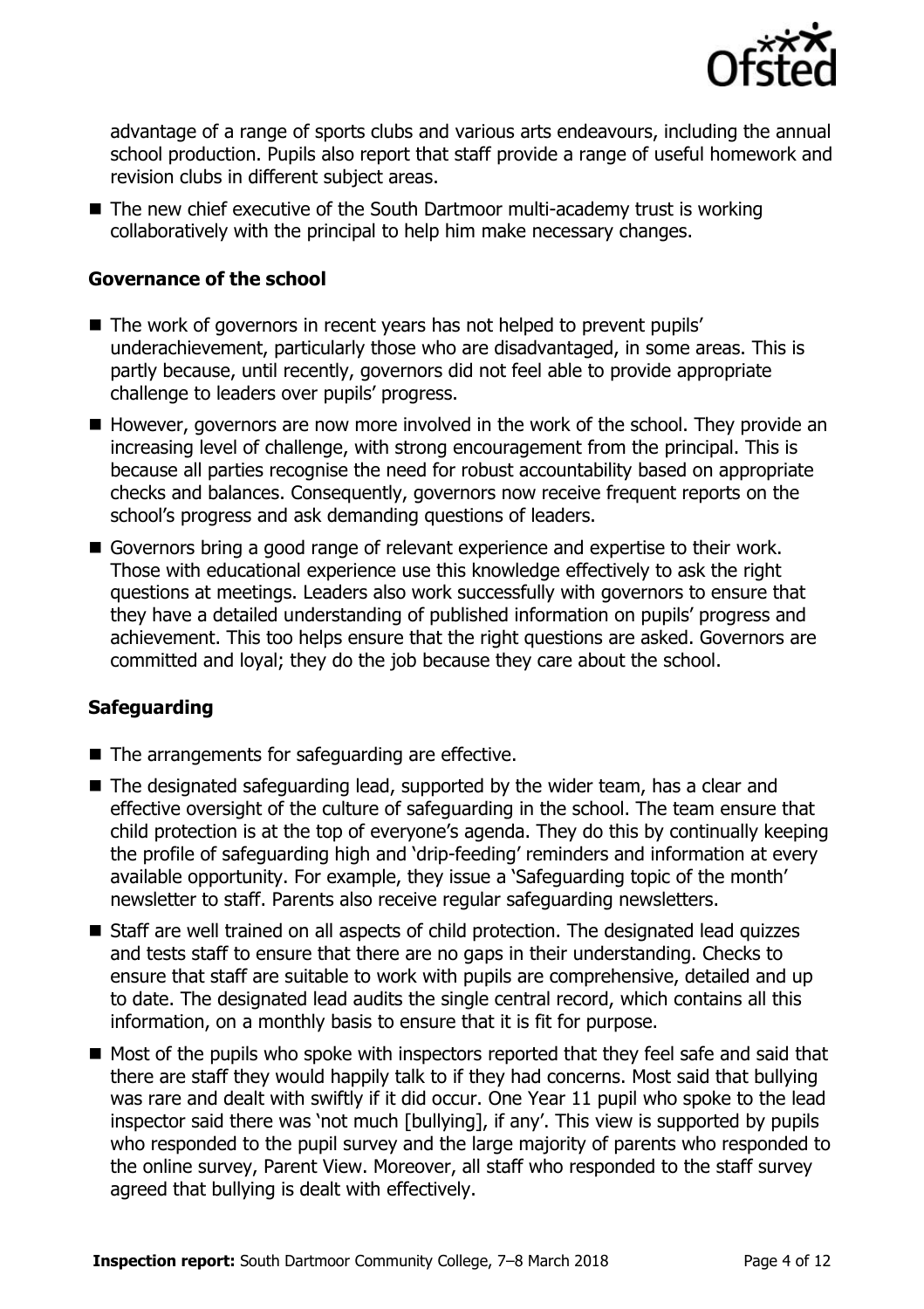

### **Quality of teaching, learning and assessment Fig. 2.1 Requires improvement**

- $\blacksquare$  Teachers do not universally have high expectations of what all pupils can achieve, particularly those pupils who have complex or challenging backgrounds. As a result, the work that they set pupils is sometimes insufficiently challenging.
- Teachers do not routinely adapt tasks, or provide alternative resources, to suit pupils with different needs. Consequently, the least able do not receive the support they need to enable them to make rapid progress. For example, in one piece of work, a class of Year 11 pupils, including the most and least able, were expected to respond in the same way to an essay question. The less able did not receive any additional help to structure and organise their writing. Therefore, they were not able to get as much out of this task as the most able pupils.
- Pupils' attitudes to learning require improvement. They do not exhibit enough enthusiasm for learning and intellectual curiosity. This is, in part, because teaching is not sufficiently engaging in some areas and because work is not tailored to their needs. This means that some pupils struggle, while more-able pupils are too easily bored.
- Teachers in different subject areas have strong curriculum knowledge. They are receptive to new ideas, keen to develop their practice and proactive about learning from each other. This results in organised, sequential planning of work over time, particularly in mathematics and physical education.
- Many teachers use questioning well to draw out what pupils know and stimulate further discussion. Where this is particularly effective, staff pose questions that encourage pupils to think more deeply and articulate considered, thoughtful opinions.
- Leaders' work to ensure that staff apply the school's feedback policy consistently across subjects is succeeding. Pupils are familiar with what is expected of them. This is because different subjects and teachers are using the same system to praise and advise pupils about how to improve their work. Teachers' advice in different subjects is practical and useful.
- **Pupils enjoy positive relationships with staff. They feel that teachers want them to** succeed and provide help, often in their own time, to move them forward.

#### **Personal development, behaviour and welfare Fig. 2.1 Requires improvement**

#### **Personal development and welfare**

- The school's work to promote pupils' personal development and welfare requires improvement.
- The school's careers programme is not taught in the most effective way. Teachers do not adapt activities that take place during tutor time for pupils of different ages. The teaching of the programme is not good enough. Furthermore, leaders have not evaluated the effectiveness of the programme to identify changes that are necessary.
- **Pupils across the school are highly positive about the team of staff who provide support** for their pastoral needs and well-being. One Year 11 pupil said, 'The pastoral care here is so good.' Another pupil said that staff are 'easy to talk to and very understanding. They don't judge you.'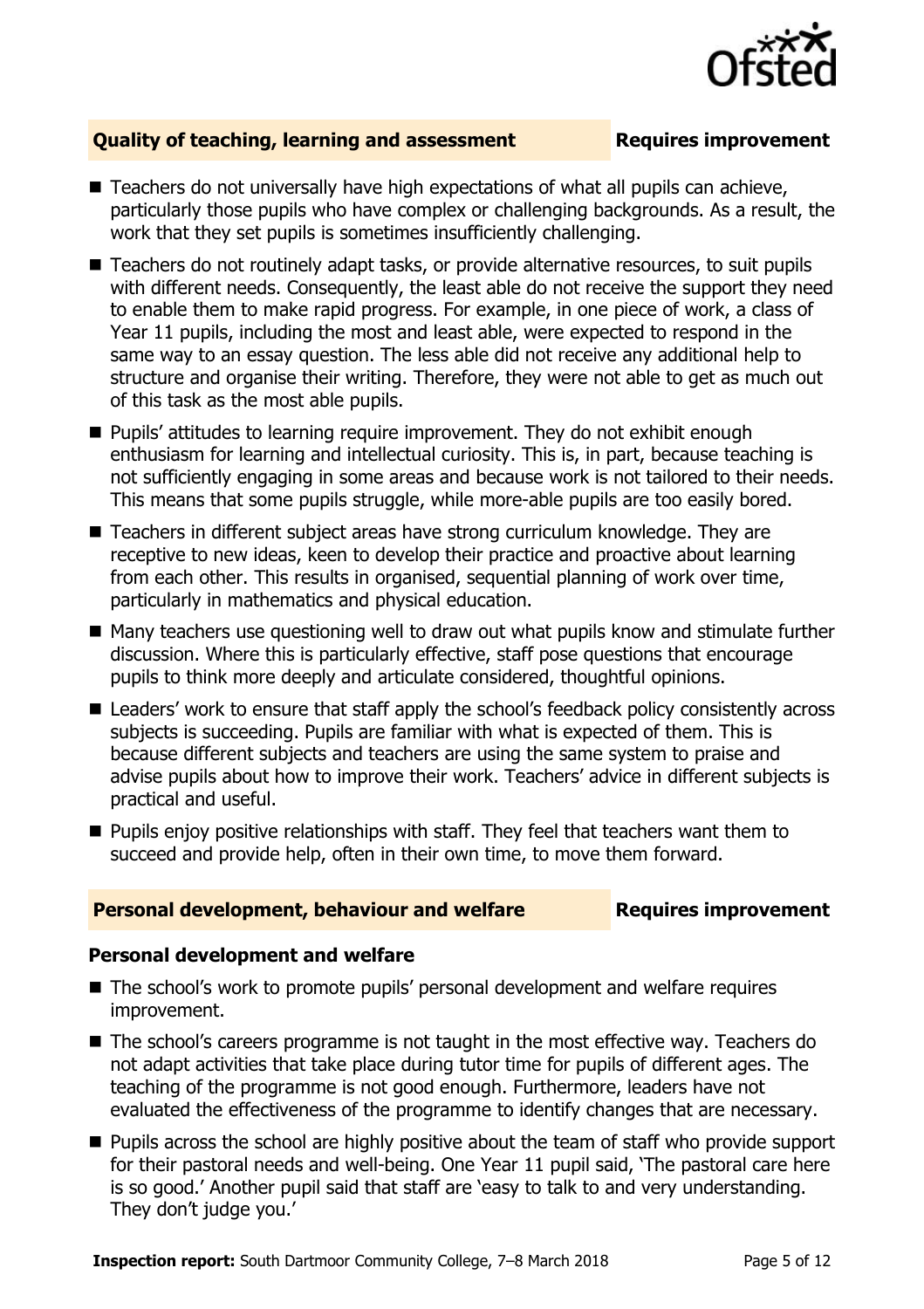

- $\blacksquare$  Pupils with complex social, emotional and behavioural needs who attend the Learning Enrichment Centre are well supported. As a result, they make strong academic progress from their starting points.
- The school is an orderly and calm place. However, some pupils do not respect the fabric of the building. This has resulted in damaged fixtures and fittings, such as bent locker doors. During the inspection, some toilets were closed because of vandalism.
- **Pupils are generally confident and self-assured. During their time in the school they** grow in these respects because staff nurture an open culture that supports their development. Pupils who spoke with the lead inspector were articulate, reflective and keen to express their views.

### **Behaviour**

- The behaviour of pupils requires improvement.
- The attendance of particular groups of pupils, especially those who are disadvantaged, has been below average over time. This is also the case for the increasing number of pupils who are persistently absent. Staff use a wide range of strategies to try to improve attendance, and are doggedly persistent. Although this work is improving the attendance of some pupils, it is not having sufficient impact on the attendance of persistent absentees.
- Leaders are aware that the volume of internal sanctions for poor behaviour has been high over time. Their evaluation of the use of sanctions has triggered a change in approach. Consequently, they place an increasing emphasis on positive, restorative measures to improve behaviour. However, this is a work in progress. Although there have been fewer sanctions overall this current academic year, the number of high-level sanctions, such as internal isolation, remains too high for disadvantaged pupils.
- The number of exclusions from school is reducing over time and has been below national averages for the last two years.
- **Pupils are generally well behaved in lessons and around the school site. Pupils arrive** promptly to lessons, bring the equipment they need and listen attentively to their teachers. However, their attitudes to learning are not good enough. Although they follow instructions and get down to tasks, they are compliant, rather than enthusiastic.

### **Outcomes for pupils Requires improvement**

- $\blacksquare$  In 2017, the progress of pupils in Year 11 was below average in mathematics, science, languages and humanities. The progress of middle-ability pupils was also below average in each of these areas. Progress in science was below average for the second year running.
- For the last two years, the progress of disadvantaged pupils has been significantly below average in nearly every area of the curriculum. The school's current progress information indicates that these pupils are not making sufficiently rapid progress to catch up with their peers. The gaps are still too wide between disadvantaged pupils and their peers.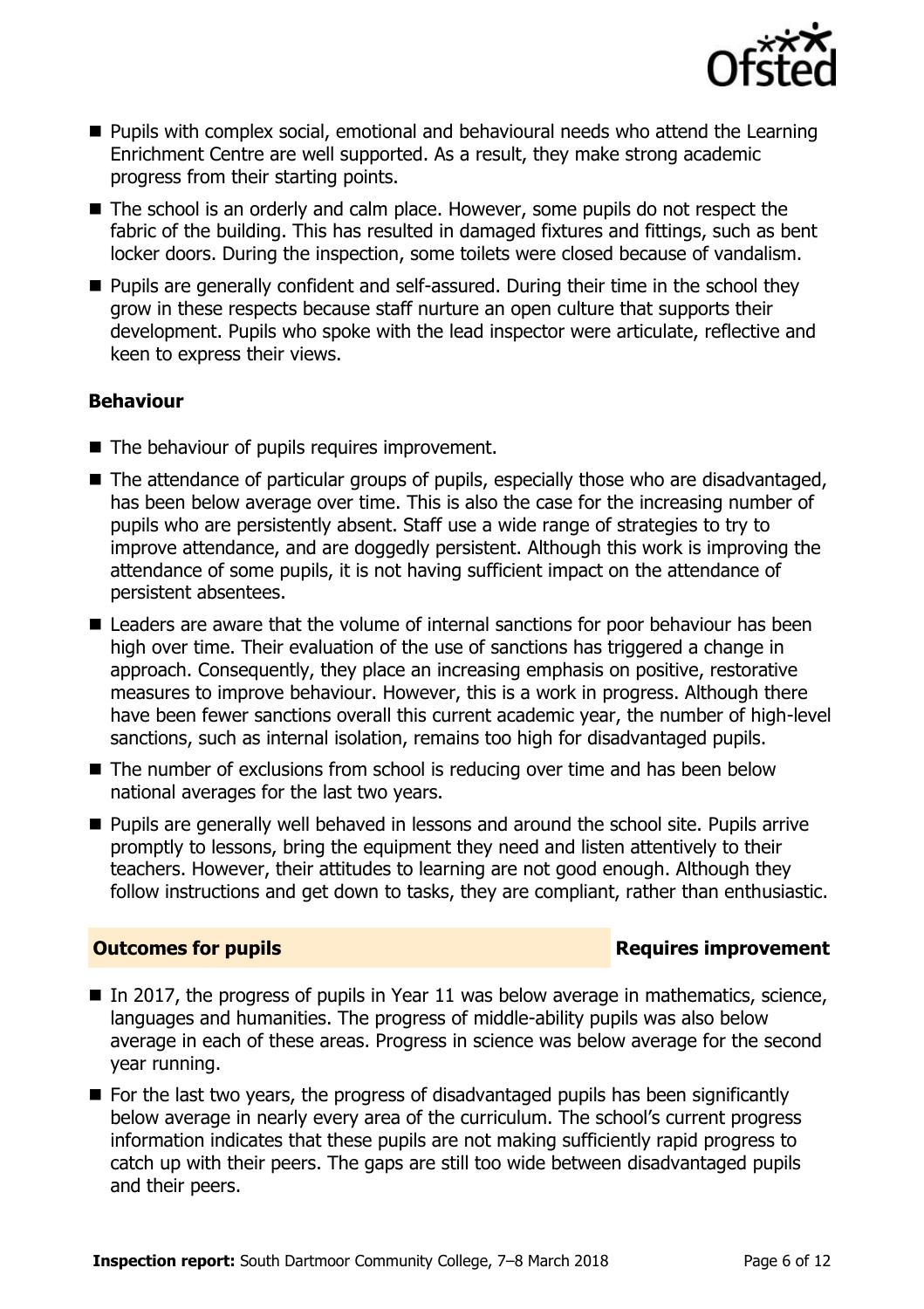

- The overall progress being made by current pupils who have SEN and/or disabilities shows little improvement on the progress made by pupils who left Year 11 in 2017. This is because teachers do not sufficiently match work and resources to pupils' needs.
- **Pupils in the Learning Enrichment Centre make rapid progress, particularly in reading.** In this environment, staff provide pupils with support planned for their individual needs and monitor their progress closely.
- The attainment of pupils achieving standard and strong passes in both English and mathematics in 2017 was broadly in line with average. Attainment was above average in English and English literature. Attainment in science, languages and humanities was below average.
- Pupils' achievement is higher in the 'open' element of the English Baccalaureate (EBacc) suite of subjects. In 2016, pupils' progress was above average. In 2017, progress was in line with average. Pupils enjoy subjects with a more vocational edge, such as hair dressing, and achieve well.
- The work in pupils' books in key stage 3 and information provided by the school indicate that these pupils are making better progress than pupils in key stage 4. This position is also recognised in governing board minutes from the end of January.
- The majority of pupils in the school take pride in their work and present it well. Across different subjects, most pupils set work out neatly, write legibly and want to build on their achievements over time.
- $\blacksquare$  In 2017, the achievement of students with different prior attainment studying A levels was in line with the national average.

### **16 to 19 study programmes Good**

- The sixth form is well led. The sixth-form coordinator is strongly supported by other capable members of the sixth-form leadership team. Together, leaders have a sharp oversight of the range of provision for students and ensure that it enables students to make good academic and pastoral progress.
- Leaders have high expectations of students and set ambitious targets for them. Effective systems are in place to enable leaders to track students' progress closely and intervene, when necessary, to bolster progress.
- A broad range of activities provide students with a rich, diverse and fulfilling school experience and a suitable preparation for life after school. Many students participate in sports, music and Duke of Edinburgh's award activities. They frequently learn about radicalisation, relationships, healthy lifestyles and mental well-being. Students also participate in work-related learning activity in Year 12 and their employability skills are formally accredited.
- Students value the high level of support and guidance they receive in their studies. Students, including those who face specific barriers to learning, such as disadvantage, receive effective help to catch up if they fall behind.
- Overall attendance in the sixth form is good. It is better than it is in the main school.
- Students make good progress in their different courses. Over time, the progress made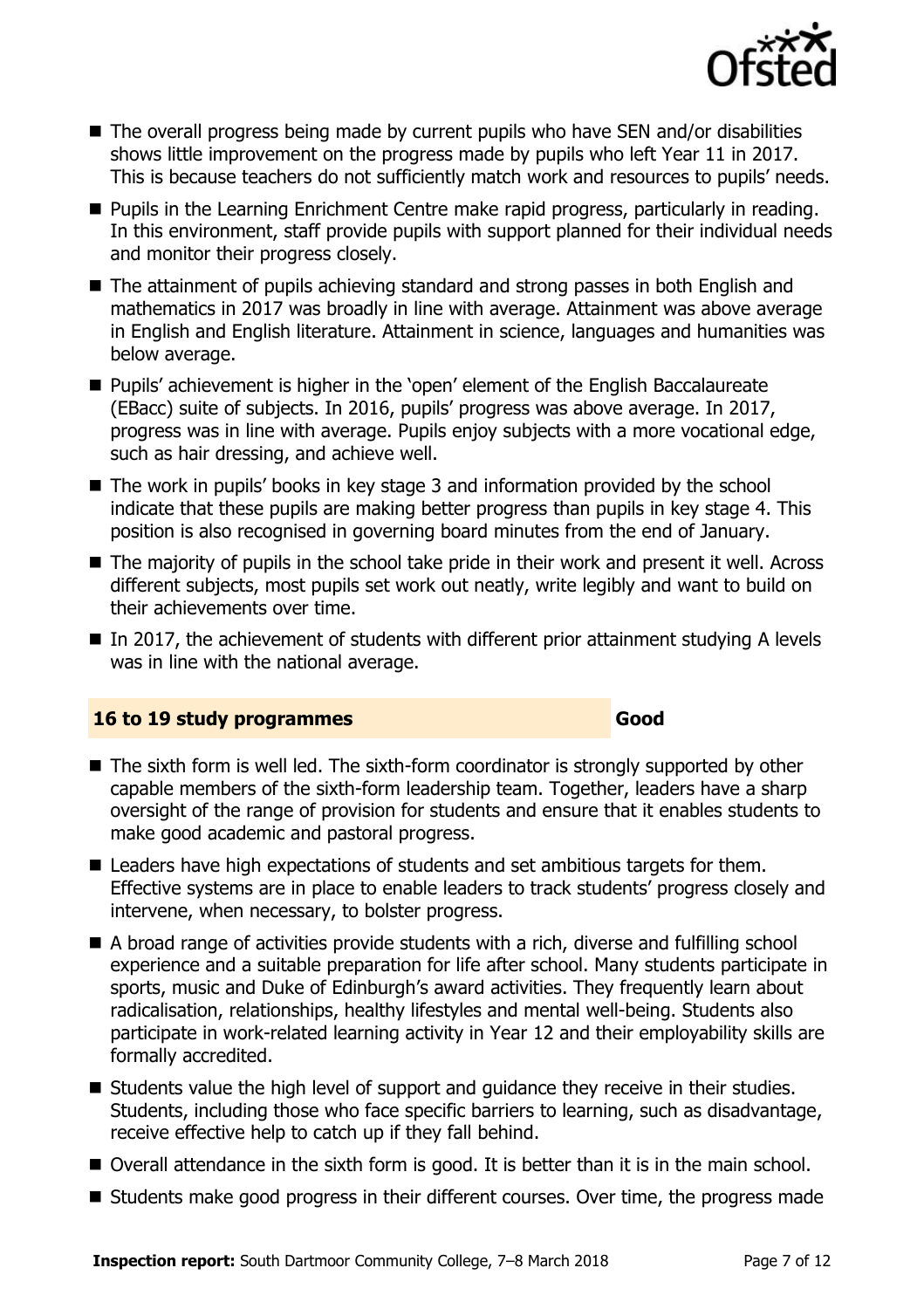

by students following academic courses such as A levels has been consistently above average. In 2017, the progress of these students was in line with average.

- The progress made by students following applied courses was below average in 2017. Leaders responded swiftly to this underachievement and have taken action to ensure that this underperformance is not repeated. Current students who are studying BTEC sport, which was the key weakness in 2017, now follow a course that better meets their needs.
- Safeguarding procedures and practices are as effective in the sixth form, a separate block on the campus, as in the main school. Students report that they feel safe and are taught to manage risk and make wise choices.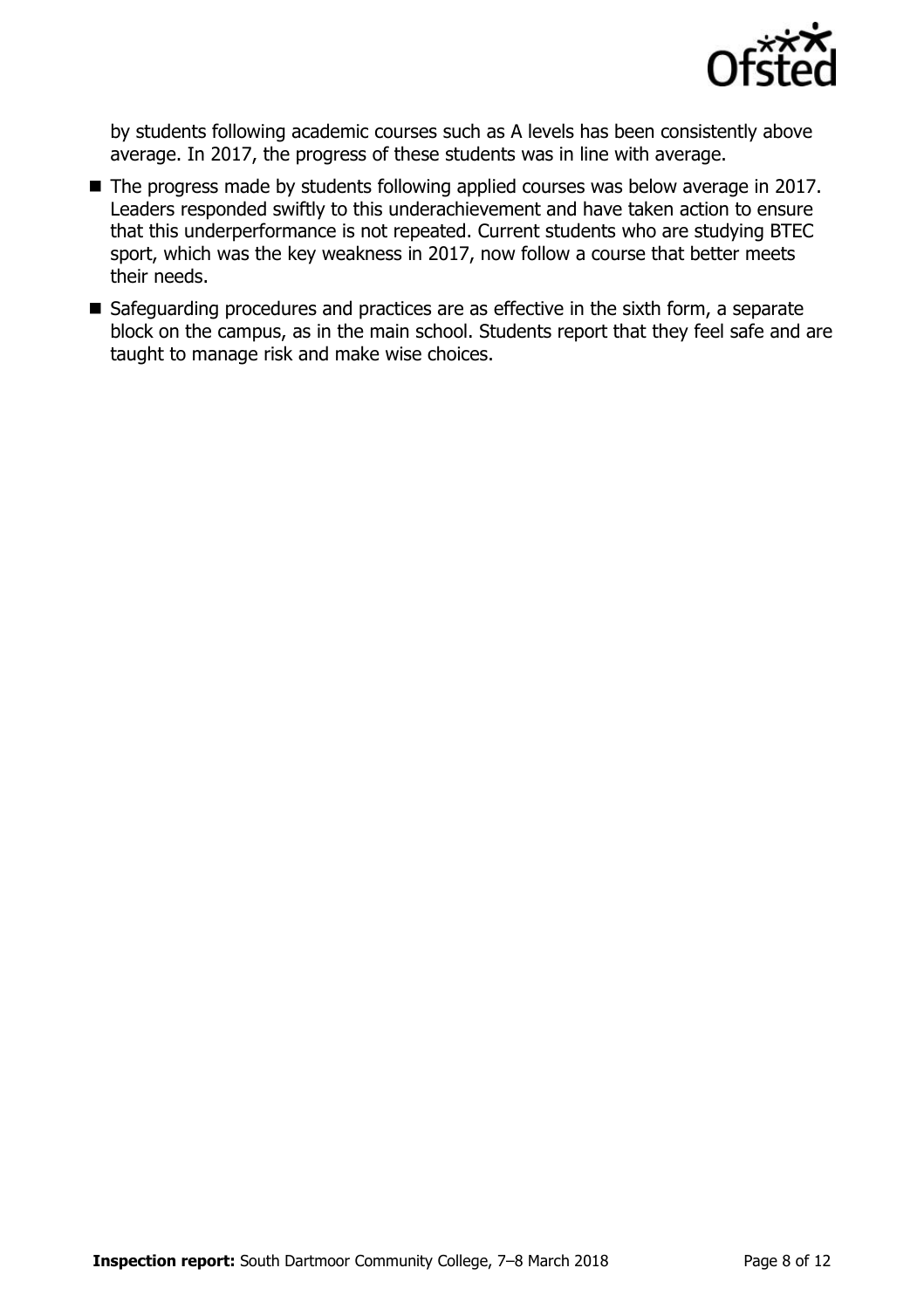

# **School details**

| Unique reference number | 136569   |
|-------------------------|----------|
| Local authority         | Devon    |
| Inspection number       | 10043559 |

This inspection of the school was carried out under section 5 of the Education Act 2005.

| Type of school                                           | Secondary comprehensive             |
|----------------------------------------------------------|-------------------------------------|
| School category                                          | Academy converter                   |
| Age range of pupils                                      | 11 to 18                            |
| Gender of pupils                                         | Mixed                               |
| Gender of pupils in 16 to 19 study<br>programmes         | Mixed                               |
| Number of pupils on the school roll                      | 1381                                |
| Of which, number on roll in 16 to 19 study<br>programmes | 271                                 |
| Appropriate authority                                    | Board of trustees                   |
| Chair                                                    | <b>Graeme Cock</b>                  |
| Principal                                                | <b>Paul Collins</b>                 |
| Telephone number                                         | 01364 652230                        |
| Website                                                  | www.southdartmoor.devon.sch.uk/     |
| <b>Email address</b>                                     | pcollins@southdartmoor.devon.sch.uk |
| Date of previous inspection                              | 13-14 November 2013                 |

### **Information about this school**

- The principal took up post in January 2018. Previously he had been head of the main school (Years 7–11) for two years.
- The previous executive principal, who was also the chief executive of the South Dartmoor multi-academy trust, to which the school belongs, retired at Christmas 2017. The new chief executive of the multi-academy trust took up post in January 2018. The executive principal role has ceased to exist.
- The principal restructured leadership in January 2018. New vice-principal roles were introduced, along with faculty leaders. These middle leaders line-manage leaders of individual subjects.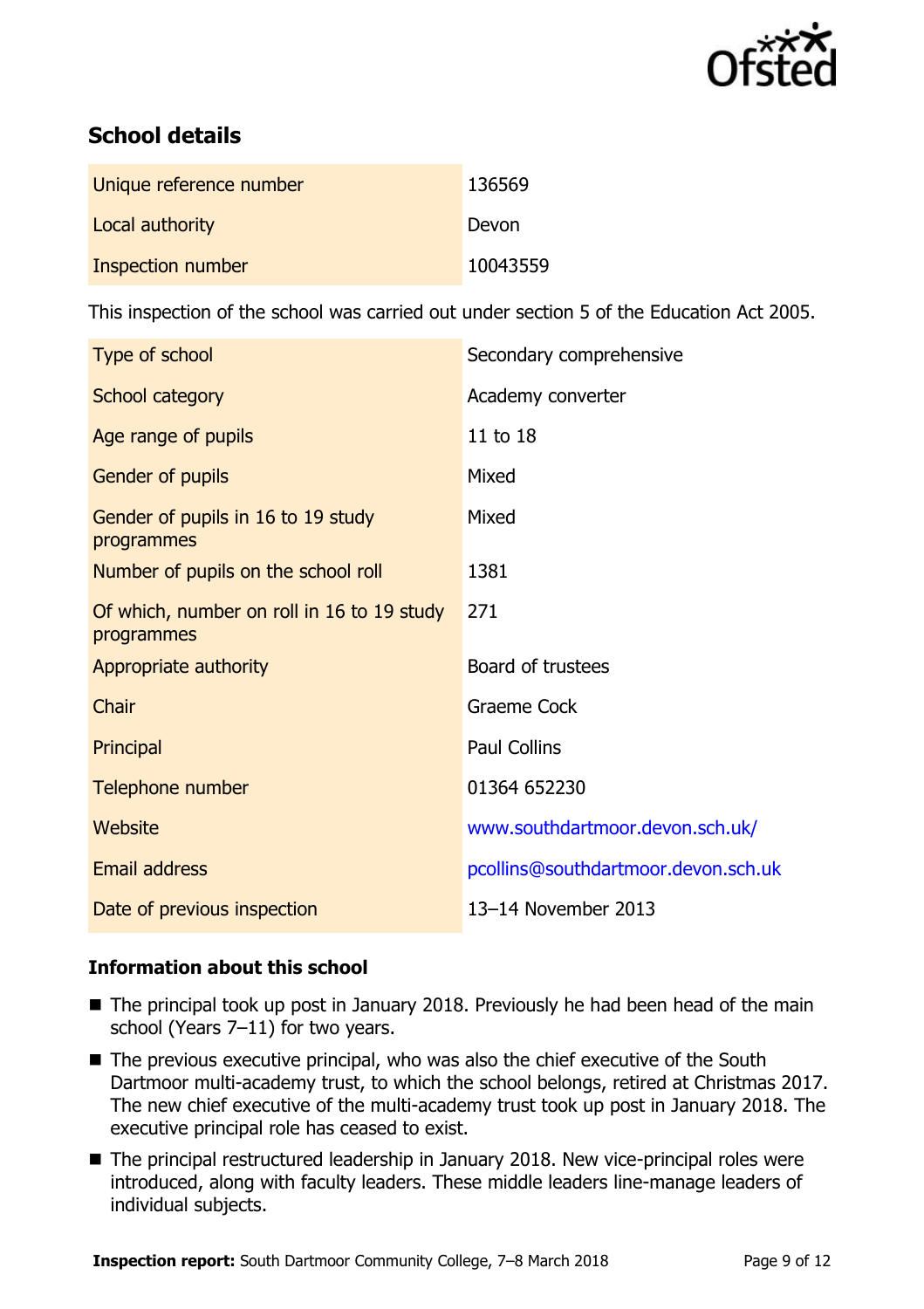

- The number of girls in the school is below the national average.
- $\blacksquare$  The proportion of pupils known to be eligible for the pupil premium is lower than average.
- The proportion of pupils who have SEN and/or disabilities who receive support is higher than average, as is the proportion of pupils who have SEN with a statement or an education, health and care plan.
- The level of local deprivation is below the national average.
- The school meets the government's current floor standards, which set the minimum expectations for pupils' attainment and progress in reading, writing and mathematics by the end of Year 11.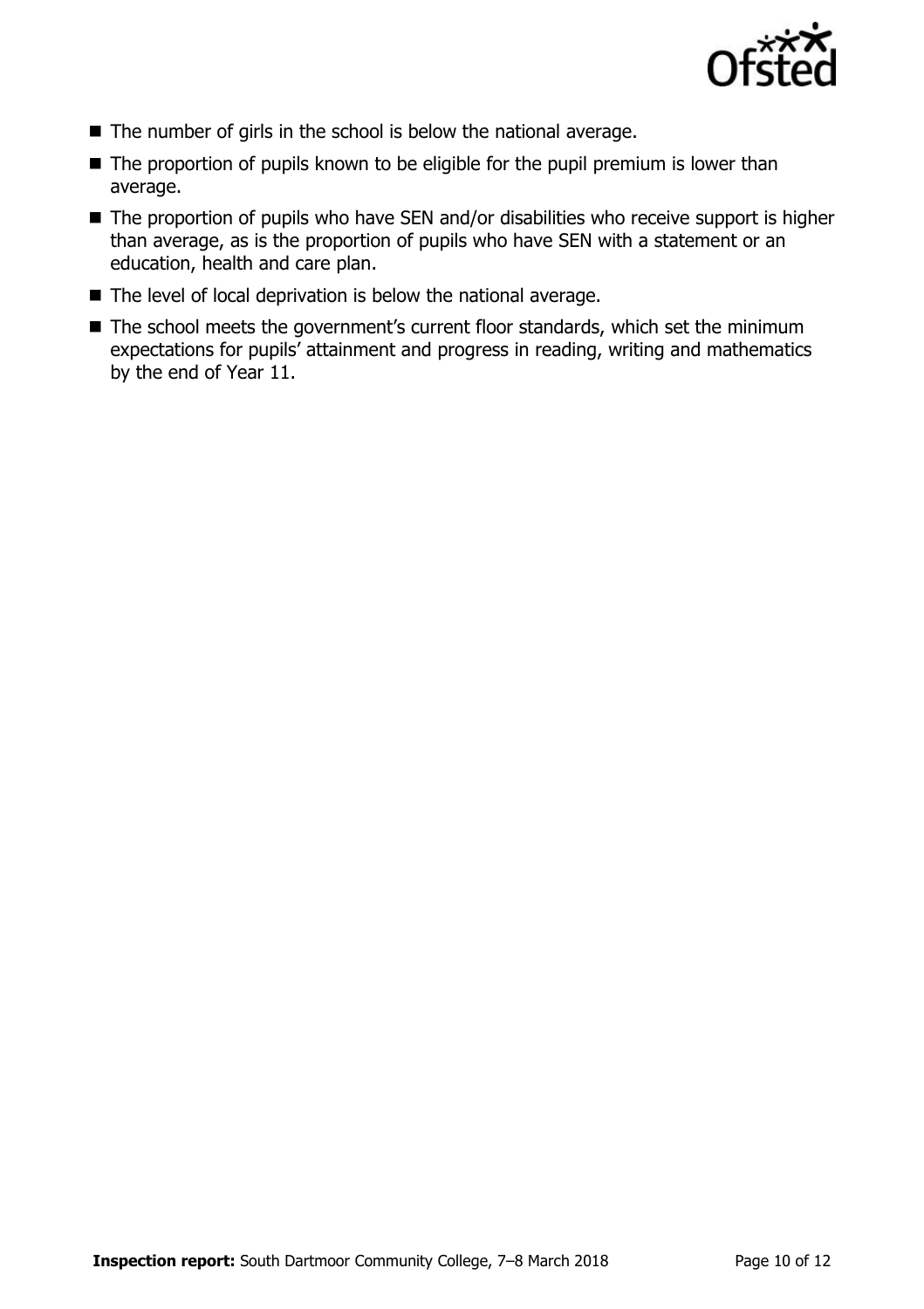

# **Information about this inspection**

- **Inspectors observed pupils' learning in a range of subjects and across year groups.** Some observations were jointly conducted with school staff.
- Inspectors held meetings with the principal and other senior leaders, groups of pupils and representatives of the governing body. The lead inspector also spoke with the chief executive of the South Dartmoor multi-academy trust and the school improvement partner.
- Inspectors scrutinised a wide range of documentation, including information on pupils' outcomes, the school's self-evaluation and development plans. They also scrutinised records relating to the monitoring of teaching, behaviour, attendance and the safeguarding of pupils.
- Inspectors took account of 207 responses to the Parent View survey, 26 responses to the staff survey and 31 responses to the pupil survey.
- Inspectors scrutinised pupils' work and observed their conduct at break and lunchtimes.

#### **Inspection team**

| Steve Smith, lead inspector | Her Majesty's Inspector |
|-----------------------------|-------------------------|
| Deirdre Fitzpatrick         | Ofsted Inspector        |
| <b>Kay Taylor</b>           | Ofsted Inspector        |
| Ann Cox                     | Ofsted Inspector        |
| <b>Neville Coles</b>        | Ofsted Inspector        |